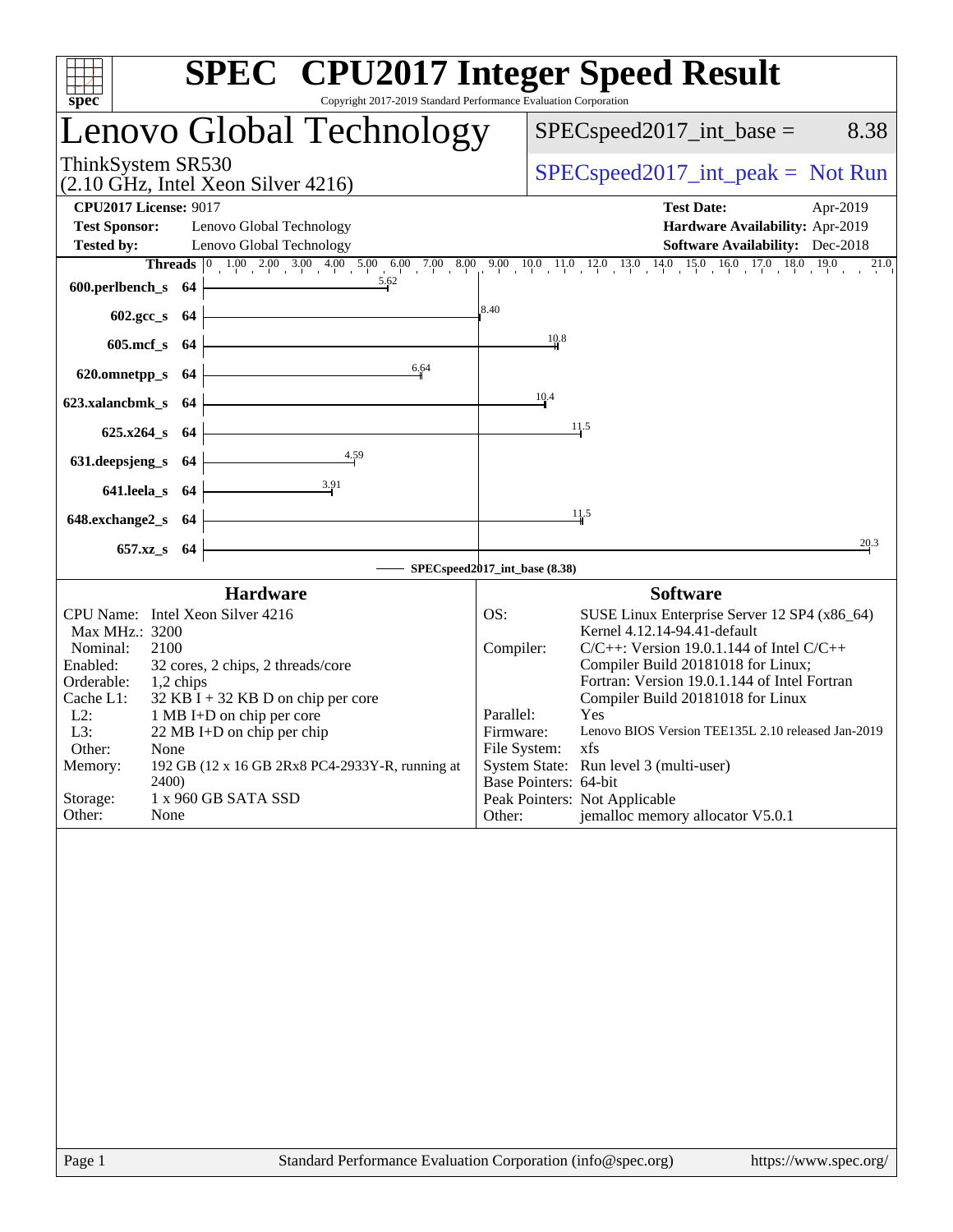

# Lenovo Global Technology

 $SPEC speed2017\_int\_base =$  8.38

(2.10 GHz, Intel Xeon Silver 4216)

ThinkSystem SR530<br>  $SPEC speed2017\_int\_peak = Not Run$ 

**[Test Sponsor:](http://www.spec.org/auto/cpu2017/Docs/result-fields.html#TestSponsor)** Lenovo Global Technology **[Hardware Availability:](http://www.spec.org/auto/cpu2017/Docs/result-fields.html#HardwareAvailability)** Apr-2019

**[CPU2017 License:](http://www.spec.org/auto/cpu2017/Docs/result-fields.html#CPU2017License)** 9017 **[Test Date:](http://www.spec.org/auto/cpu2017/Docs/result-fields.html#TestDate)** Apr-2019 **[Tested by:](http://www.spec.org/auto/cpu2017/Docs/result-fields.html#Testedby)** Lenovo Global Technology **[Software Availability:](http://www.spec.org/auto/cpu2017/Docs/result-fields.html#SoftwareAvailability)** Dec-2018

#### **[Results Table](http://www.spec.org/auto/cpu2017/Docs/result-fields.html#ResultsTable)**

|                                      | <b>Base</b>    |                |       |                | <b>Peak</b> |                |       |                |                |              |                |              |                |              |
|--------------------------------------|----------------|----------------|-------|----------------|-------------|----------------|-------|----------------|----------------|--------------|----------------|--------------|----------------|--------------|
| <b>Benchmark</b>                     | <b>Threads</b> | <b>Seconds</b> | Ratio | <b>Seconds</b> | Ratio       | <b>Seconds</b> | Ratio | <b>Threads</b> | <b>Seconds</b> | <b>Ratio</b> | <b>Seconds</b> | <b>Ratio</b> | <b>Seconds</b> | <b>Ratio</b> |
| $600.$ perlbench $\mathsf{S}$        | 64             | 317            | 5.61  | <u>316</u>     | 5.62        | 315            | 5.63  |                |                |              |                |              |                |              |
| $602 \text{.} \text{gcc}\text{_<}$ s | 64             | 474            | 8.40  | 472            | 8.43        | 476            | 8.37  |                |                |              |                |              |                |              |
| $605$ .mcf s                         | 64             | 437            | 10.8  | 438            | 10.8        | 441            | 10.7  |                |                |              |                |              |                |              |
| 620.omnetpp_s                        | 64             | 245            | 6.65  | 246            | 6.64        | 247            | 6.61  |                |                |              |                |              |                |              |
| 623.xalancbmk s                      | 64             | 136            | 10.4  | 136            | 10.4        | 136            | 10.4  |                |                |              |                |              |                |              |
| 625.x264 s                           | 64             | 154            | 11.5  | 153            | 11.5        | 153            | 11.5  |                |                |              |                |              |                |              |
| 631.deepsjeng_s                      | 64             | 312            | 4.60  | 312            | 4.59        | 312            | 4.59  |                |                |              |                |              |                |              |
| $641$ .leela_s                       | 64             | 436            | 3.91  | 437            | 3.90        | 436            | 3.91  |                |                |              |                |              |                |              |
| 648.exchange2_s                      | 64             | 255            | 11.5  | 254            | 11.6        | 256            | 11.5  |                |                |              |                |              |                |              |
| $657.xz$ <sub>S</sub>                | 64             | 305            | 20.3  | 305            | 20.3        | 305            | 20.3  |                |                |              |                |              |                |              |
| $SPECspeed2017$ int base =           |                |                | 8.38  |                |             |                |       |                |                |              |                |              |                |              |

**[SPECspeed2017\\_int\\_peak =](http://www.spec.org/auto/cpu2017/Docs/result-fields.html#SPECspeed2017intpeak) Not Run**

Results appear in the [order in which they were run.](http://www.spec.org/auto/cpu2017/Docs/result-fields.html#RunOrder) Bold underlined text [indicates a median measurement.](http://www.spec.org/auto/cpu2017/Docs/result-fields.html#Median)

#### **[Operating System Notes](http://www.spec.org/auto/cpu2017/Docs/result-fields.html#OperatingSystemNotes)**

Stack size set to unlimited using "ulimit -s unlimited"

### **[General Notes](http://www.spec.org/auto/cpu2017/Docs/result-fields.html#GeneralNotes)**

Environment variables set by runcpu before the start of the run: KMP AFFINITY = "granularity=fine, scatter" LD\_LIBRARY\_PATH = "/home/cpu2017-1.0.5-ic19.0u1/lib/intel64" LD\_LIBRARY\_PATH = "\$LD\_LIBRARY\_PATH:/home/cpu2017-1.0.5-ic19.0u1/je5.0.1-64" OMP\_STACKSIZE = "192M" Binaries compiled on a system with 1x Intel Core i9-7900X CPU + 32GB RAM memory using Redhat Enterprise Linux 7.5 Transparent Huge Pages enabled by default Prior to runcpu invocation Filesystem page cache synced and cleared with: sync; echo 3> /proc/sys/vm/drop\_caches Yes: The test sponsor attests, as of date of publication, that CVE-2017-5754 (Meltdown) is mitigated in the system as tested and documented. Yes: The test sponsor attests, as of date of publication, that CVE-2017-5753 (Spectre variant 1) is mitigated in the system as tested and documented. Yes: The test sponsor attests, as of date of publication, that CVE-2017-5715 (Spectre variant 2) is mitigated in the system as tested and documented. Yes: The test sponsor attests, as of date of publication, that CVE-2018-3640 (Spectre variant 3a) is mitigated in the system as tested and documented. Yes: The test sponsor attests, as of date of publication, that CVE-2018-3639 (Spectre variant 4) is mitigated in the system as tested and documented. jemalloc, a general purpose malloc implementation built with the RedHat Enterprise 7.5, and the system compiler gcc 4.8.5 **(Continued on next page)**

| Page 2 | Standard Performance Evaluation Corporation (info@spec.org) | https://www.spec.org/ |
|--------|-------------------------------------------------------------|-----------------------|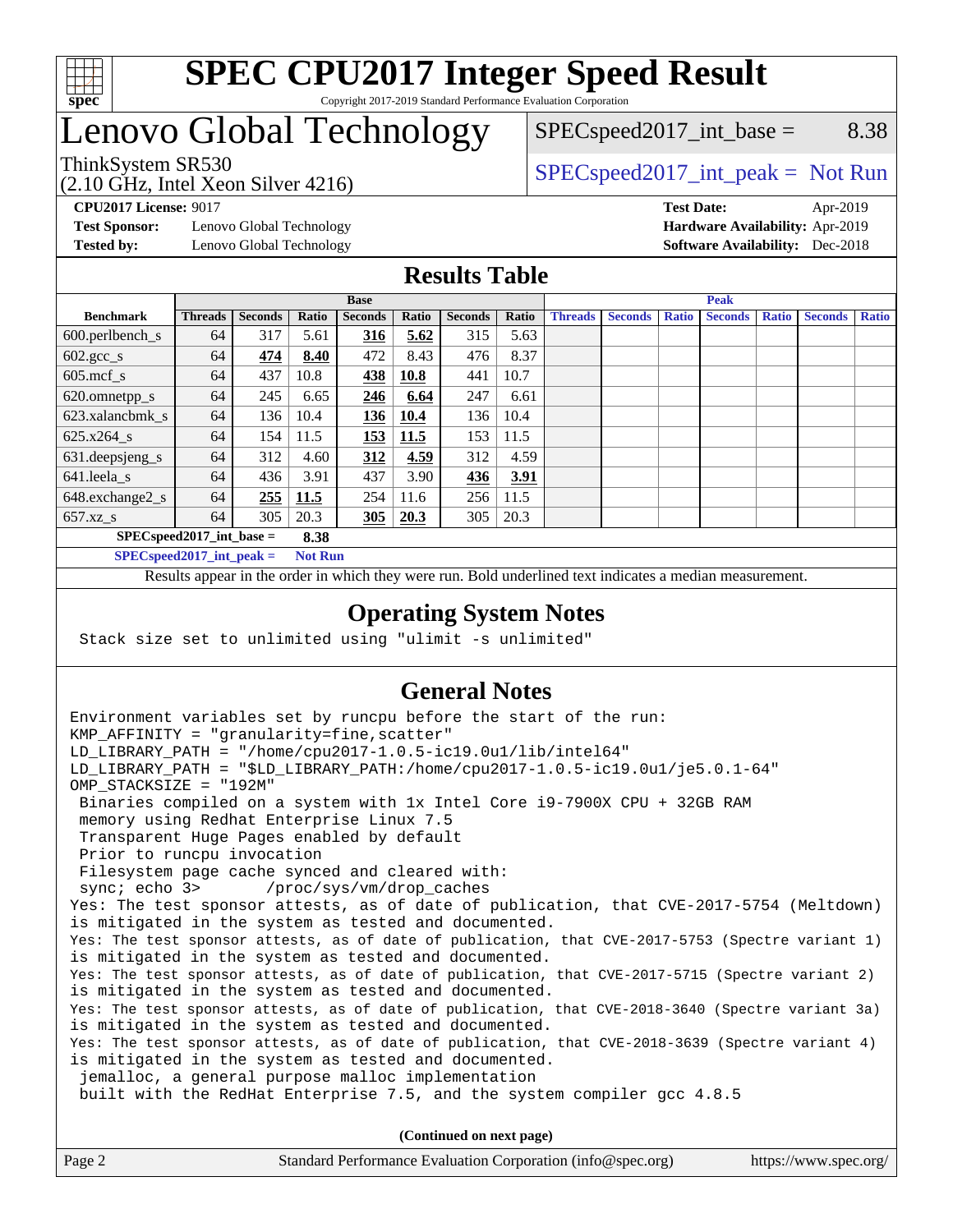

# **[SPEC CPU2017 Integer Speed Result](http://www.spec.org/auto/cpu2017/Docs/result-fields.html#SPECCPU2017IntegerSpeedResult)**

Copyright 2017-2019 Standard Performance Evaluation Corporation

# Lenovo Global Technology

ThinkSystem SR530<br>  $(2.10 \text{ GHz} \text{ Intel } \text{Yoon } \text{Silvar } 4216)$  [SPECspeed2017\\_int\\_peak =](http://www.spec.org/auto/cpu2017/Docs/result-fields.html#SPECspeed2017intpeak) Not Run

 $SPEC speed2017\_int\_base =$  8.38

(2.10 GHz, Intel Xeon Silver 4216)

**[Test Sponsor:](http://www.spec.org/auto/cpu2017/Docs/result-fields.html#TestSponsor)** Lenovo Global Technology **[Hardware Availability:](http://www.spec.org/auto/cpu2017/Docs/result-fields.html#HardwareAvailability)** Apr-2019 [Tested by:](http://www.spec.org/auto/cpu2017/Docs/result-fields.html#Testedby) Lenovo Global Technology **[Software Availability:](http://www.spec.org/auto/cpu2017/Docs/result-fields.html#SoftwareAvailability)** Dec-2018

**[CPU2017 License:](http://www.spec.org/auto/cpu2017/Docs/result-fields.html#CPU2017License)** 9017 **[Test Date:](http://www.spec.org/auto/cpu2017/Docs/result-fields.html#TestDate)** Apr-2019

### **[General Notes \(Continued\)](http://www.spec.org/auto/cpu2017/Docs/result-fields.html#GeneralNotes)**

sources available from jemalloc.net or <https://github.com/jemalloc/jemalloc/releases>

### **[Platform Notes](http://www.spec.org/auto/cpu2017/Docs/result-fields.html#PlatformNotes)**

| BIOS configuration:<br>Choose Operating Mode set to Maximum Performance<br>Choose Operating Mode set to Custom Mode<br>Memory Power Management set to Automatic<br>CPU P-state Control set to Cooperative<br>MONITOR/MWAIT set to Enable<br>LLC dead line alloc set to Disable<br>running on linux-yjm3 Sun Apr 21 16:58:09 2019<br>For more information on this section, see | Sysinfo program /home/cpu2017-1.0.5-ic19.0ul/bin/sysinfo<br>Rev: r5974 of 2018-05-19 9bcde8f2999c33d61f64985e45859ea9<br>SUT (System Under Test) info as seen by some common utilities.<br>https://www.spec.org/cpu2017/Docs/config.html#sysinfo                                                                                            |                       |
|-------------------------------------------------------------------------------------------------------------------------------------------------------------------------------------------------------------------------------------------------------------------------------------------------------------------------------------------------------------------------------|---------------------------------------------------------------------------------------------------------------------------------------------------------------------------------------------------------------------------------------------------------------------------------------------------------------------------------------------|-----------------------|
| From /proc/cpuinfo<br>"physical id"s (chips)<br>2<br>64 "processors"<br>cpu cores : 16<br>siblings : 32                                                                                                                                                                                                                                                                       | model name: Intel(R) Xeon(R) Silver 4216 CPU @ 2.10GHz<br>cores, siblings (Caution: counting these is hw and system dependent. The following<br>excerpts from /proc/cpuinfo might not be reliable. Use with caution.)<br>physical 0: cores 0 1 2 3 4 5 6 7 8 9 10 11 12 13 14 15<br>physical 1: cores 0 1 2 3 4 5 6 7 8 9 10 11 12 13 14 15 |                       |
| From 1scpu:<br>Architecture:<br>$CPU$ op-mode(s):<br>Byte Order:<br>CPU(s):<br>On-line $CPU(s)$ list:<br>Thread(s) per core:<br>$Core(s)$ per socket:<br>Socket(s):<br>NUMA $node(s):$<br>Vendor ID:<br>CPU family:<br>Model:<br>Model name:<br>Stepping:<br>CPU MHz:                                                                                                         | x86 64<br>$32$ -bit, $64$ -bit<br>Little Endian<br>64<br>$0 - 63$<br>$\overline{2}$<br>16<br>$\overline{a}$<br>$\mathfrak{D}$<br>GenuineIntel<br>6<br>85<br>$Intel(R)$ Xeon $(R)$ Silver 4216 CPU @ 2.10GHz<br>6<br>2100.000                                                                                                                |                       |
| Page 3                                                                                                                                                                                                                                                                                                                                                                        | (Continued on next page)<br>Standard Performance Evaluation Corporation (info@spec.org)                                                                                                                                                                                                                                                     | https://www.spec.org/ |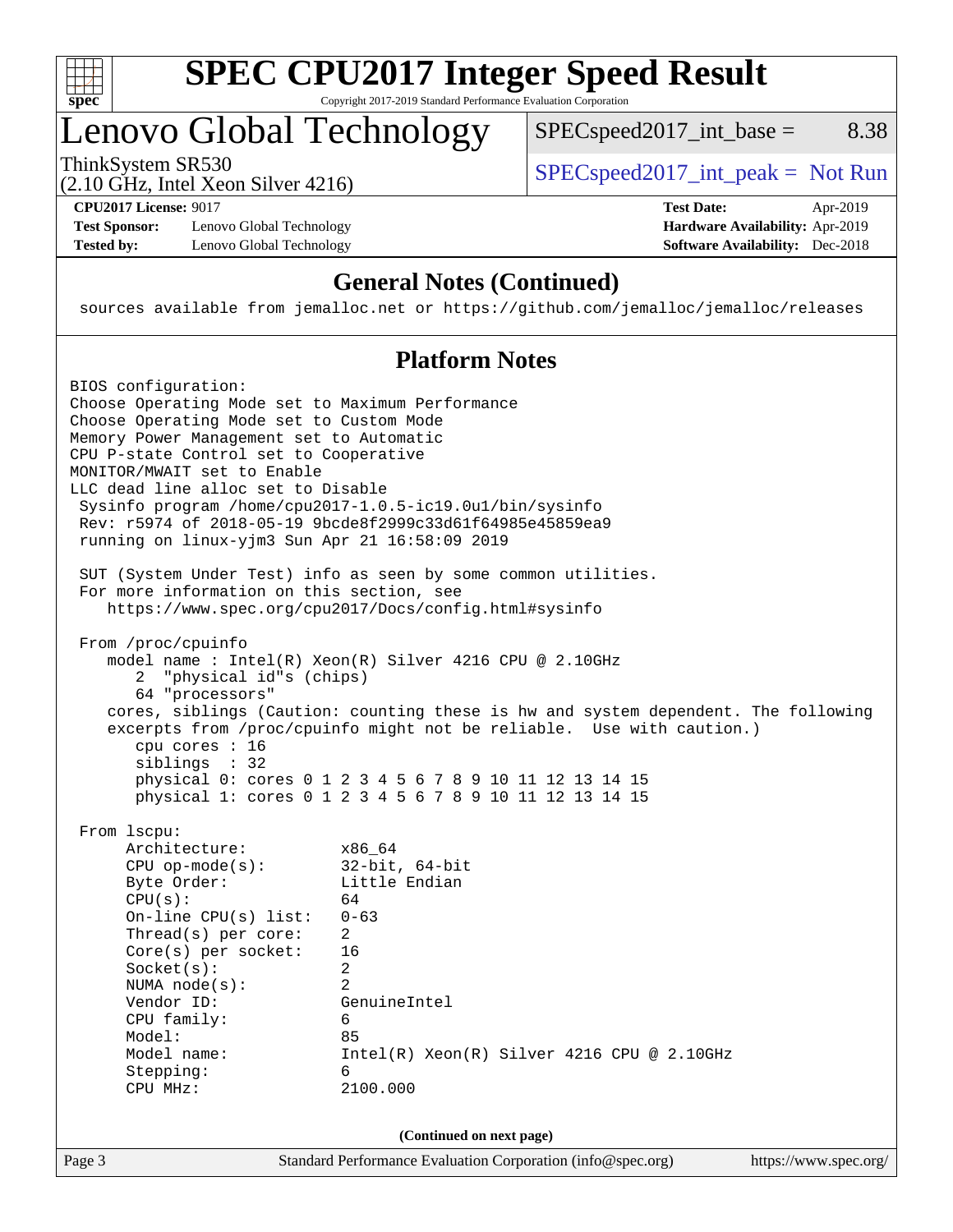

# **[SPEC CPU2017 Integer Speed Result](http://www.spec.org/auto/cpu2017/Docs/result-fields.html#SPECCPU2017IntegerSpeedResult)**

Copyright 2017-2019 Standard Performance Evaluation Corporation

Lenovo Global Technology

 $SPEC speed2017\_int\_base =$  8.38

(2.10 GHz, Intel Xeon Silver 4216)

ThinkSystem SR530<br>  $(2.10 \text{ GHz} \text{ Intel } \text{Yoon } \text{Silvar } 4216)$  [SPECspeed2017\\_int\\_peak =](http://www.spec.org/auto/cpu2017/Docs/result-fields.html#SPECspeed2017intpeak) Not Run

**[CPU2017 License:](http://www.spec.org/auto/cpu2017/Docs/result-fields.html#CPU2017License)** 9017 **[Test Date:](http://www.spec.org/auto/cpu2017/Docs/result-fields.html#TestDate)** Apr-2019

**[Test Sponsor:](http://www.spec.org/auto/cpu2017/Docs/result-fields.html#TestSponsor)** Lenovo Global Technology **[Hardware Availability:](http://www.spec.org/auto/cpu2017/Docs/result-fields.html#HardwareAvailability)** Apr-2019 **[Tested by:](http://www.spec.org/auto/cpu2017/Docs/result-fields.html#Testedby)** Lenovo Global Technology **[Software Availability:](http://www.spec.org/auto/cpu2017/Docs/result-fields.html#SoftwareAvailability)** Dec-2018

#### **[Platform Notes \(Continued\)](http://www.spec.org/auto/cpu2017/Docs/result-fields.html#PlatformNotes)**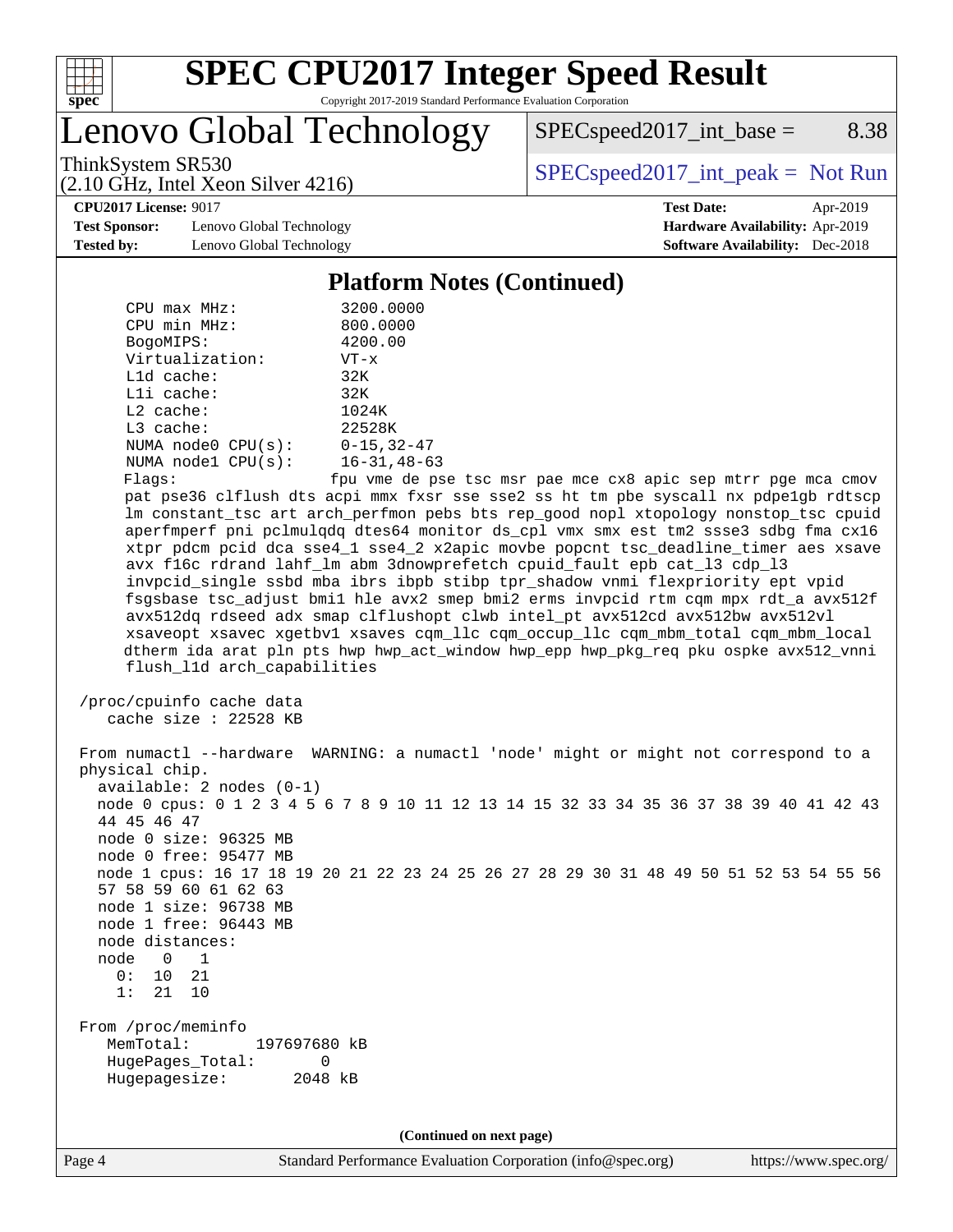

# Lenovo Global Technology

ThinkSystem SR530<br>  $SPEC speed2017\_int\_peak = Not Run$ 

 $SPEC speed2017\_int\_base =$  8.38

(2.10 GHz, Intel Xeon Silver 4216)

**[Test Sponsor:](http://www.spec.org/auto/cpu2017/Docs/result-fields.html#TestSponsor)** Lenovo Global Technology **[Hardware Availability:](http://www.spec.org/auto/cpu2017/Docs/result-fields.html#HardwareAvailability)** Apr-2019 **[Tested by:](http://www.spec.org/auto/cpu2017/Docs/result-fields.html#Testedby)** Lenovo Global Technology **[Software Availability:](http://www.spec.org/auto/cpu2017/Docs/result-fields.html#SoftwareAvailability)** Dec-2018

**[CPU2017 License:](http://www.spec.org/auto/cpu2017/Docs/result-fields.html#CPU2017License)** 9017 **[Test Date:](http://www.spec.org/auto/cpu2017/Docs/result-fields.html#TestDate)** Apr-2019

#### **[Platform Notes \(Continued\)](http://www.spec.org/auto/cpu2017/Docs/result-fields.html#PlatformNotes)**

 From /etc/\*release\* /etc/\*version\* SuSE-release: SUSE Linux Enterprise Server 12 (x86\_64) VERSION = 12 PATCHLEVEL = 4 # This file is deprecated and will be removed in a future service pack or release. # Please check /etc/os-release for details about this release. os-release: NAME="SLES" VERSION="12-SP4" VERSION\_ID="12.4" PRETTY NAME="SUSE Linux Enterprise Server 12 SP4" ID="sles" ANSI\_COLOR="0;32" CPE\_NAME="cpe:/o:suse:sles:12:sp4" uname -a: Linux linux-yjm3 4.12.14-94.41-default #1 SMP Wed Oct 31 12:25:04 UTC 2018 (3090901) x86\_64 x86\_64 x86\_64 GNU/Linux Kernel self-reported vulnerability status: CVE-2017-5754 (Meltdown): Not affected CVE-2017-5753 (Spectre variant 1): Mitigation: \_\_user pointer sanitization CVE-2017-5715 (Spectre variant 2): Mitigation: Indirect Branch Restricted Speculation, IBPB, IBRS\_FW run-level 3 Apr 21 16:53 SPEC is set to: /home/cpu2017-1.0.5-ic19.0u1 Filesystem Type Size Used Avail Use% Mounted on /dev/sda3 xfs 892G 31G 861G 4% / Additional information from dmidecode follows. WARNING: Use caution when you interpret this section. The 'dmidecode' program reads system data which is "intended to allow hardware to be accurately determined", but the intent may not be met, as there are frequent changes to hardware, firmware, and the "DMTF SMBIOS" standard. BIOS Lenovo -[TEE135L-2.10]- 01/10/2019 Memory: 12x SK Hynix HMA82GR7CJR8N-WM 16 GB 2 rank 2933, configured at 2400 (End of data from sysinfo program)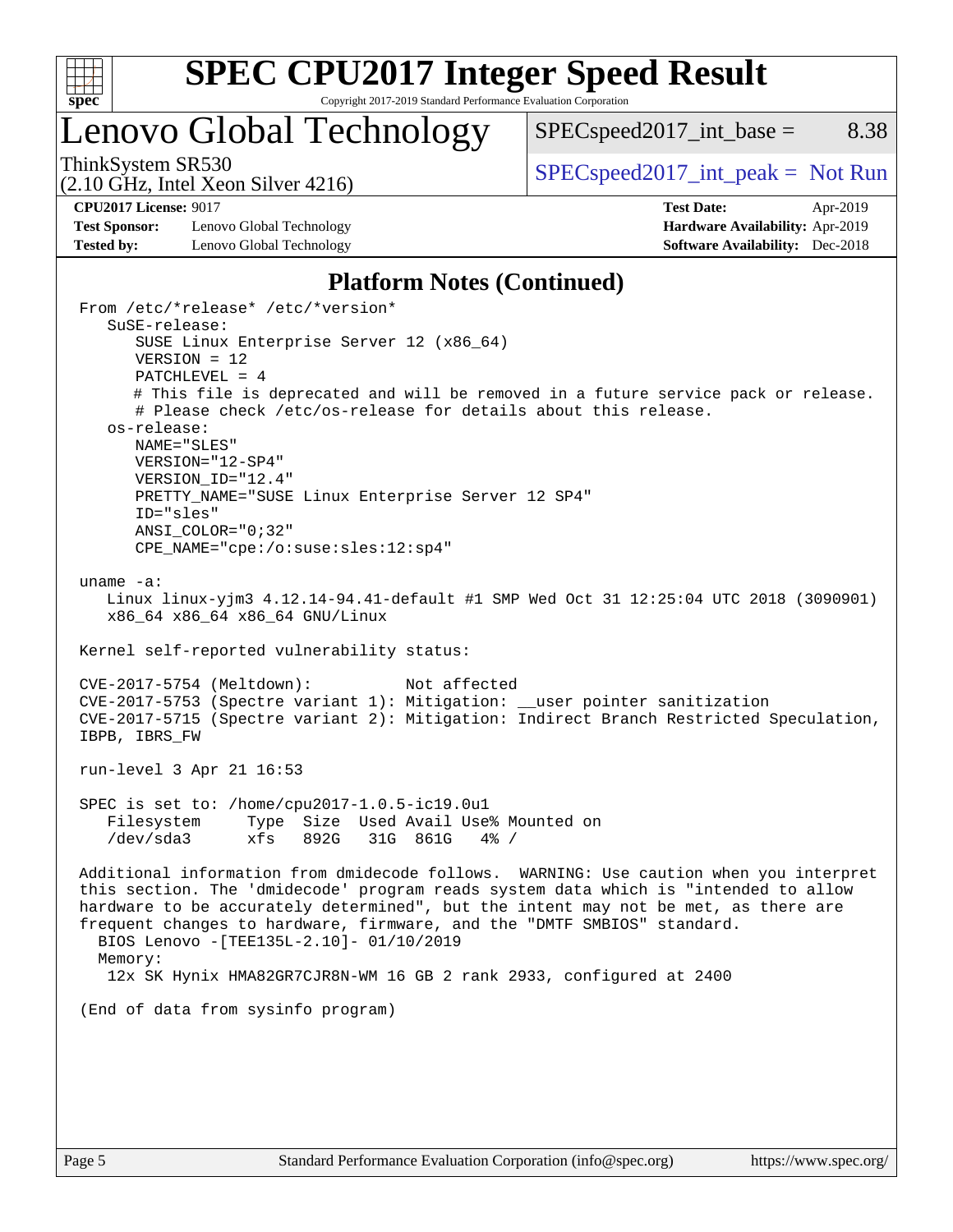

# Lenovo Global Technology

 $SPEC speed2017\_int\_base =$  8.38

(2.10 GHz, Intel Xeon Silver 4216)

ThinkSystem SR530<br>  $\begin{array}{r} \text{SPEC speed2017\_int\_peak = Not Run} \\ \text{SPEC speed2017\_int\_peak = Not Run} \end{array}$ 

**[Test Sponsor:](http://www.spec.org/auto/cpu2017/Docs/result-fields.html#TestSponsor)** Lenovo Global Technology **[Hardware Availability:](http://www.spec.org/auto/cpu2017/Docs/result-fields.html#HardwareAvailability)** Apr-2019 **[Tested by:](http://www.spec.org/auto/cpu2017/Docs/result-fields.html#Testedby)** Lenovo Global Technology **[Software Availability:](http://www.spec.org/auto/cpu2017/Docs/result-fields.html#SoftwareAvailability)** Dec-2018

**[CPU2017 License:](http://www.spec.org/auto/cpu2017/Docs/result-fields.html#CPU2017License)** 9017 **[Test Date:](http://www.spec.org/auto/cpu2017/Docs/result-fields.html#TestDate)** Apr-2019

### **[Compiler Version Notes](http://www.spec.org/auto/cpu2017/Docs/result-fields.html#CompilerVersionNotes)**

| $600. perlbench_s(base) 602. gcc_s(base) 605.mcf_s(base) 625.x264_s(base)$<br>CC.<br>$657.xz$ s(base)               |
|---------------------------------------------------------------------------------------------------------------------|
| Intel(R) C Intel(R) 64 Compiler for applications running on Intel(R) 64,                                            |
| Version 19.0.1.144 Build 20181018                                                                                   |
| Copyright (C) 1985-2018 Intel Corporation. All rights reserved.                                                     |
|                                                                                                                     |
|                                                                                                                     |
| CXXC 620.omnetpp $s(base)$ 623.xalancbmk $s(base)$ 631.deepsjeng $s(base)$                                          |
| 641.leela s(base)                                                                                                   |
| Intel(R) $C++$ Intel(R) 64 Compiler for applications running on Intel(R) 64,<br>Version 19.0.1.144 Build 20181018   |
| Copyright (C) 1985-2018 Intel Corporation. All rights reserved.                                                     |
|                                                                                                                     |
|                                                                                                                     |
| FC 648. exchange2 s(base)                                                                                           |
| Intel(R) Fortran Intel(R) 64 Compiler for applications running on Intel(R)<br>64, Version 19.0.1.144 Build 20181018 |
| Copyright (C) 1985-2018 Intel Corporation. All rights reserved.                                                     |
|                                                                                                                     |

### **[Base Compiler Invocation](http://www.spec.org/auto/cpu2017/Docs/result-fields.html#BaseCompilerInvocation)**

[C benchmarks](http://www.spec.org/auto/cpu2017/Docs/result-fields.html#Cbenchmarks): [icc -m64 -std=c11](http://www.spec.org/cpu2017/results/res2019q2/cpu2017-20190429-13259.flags.html#user_CCbase_intel_icc_64bit_c11_33ee0cdaae7deeeab2a9725423ba97205ce30f63b9926c2519791662299b76a0318f32ddfffdc46587804de3178b4f9328c46fa7c2b0cd779d7a61945c91cd35)

[C++ benchmarks:](http://www.spec.org/auto/cpu2017/Docs/result-fields.html#CXXbenchmarks) [icpc -m64](http://www.spec.org/cpu2017/results/res2019q2/cpu2017-20190429-13259.flags.html#user_CXXbase_intel_icpc_64bit_4ecb2543ae3f1412ef961e0650ca070fec7b7afdcd6ed48761b84423119d1bf6bdf5cad15b44d48e7256388bc77273b966e5eb805aefd121eb22e9299b2ec9d9)

[Fortran benchmarks](http://www.spec.org/auto/cpu2017/Docs/result-fields.html#Fortranbenchmarks): [ifort -m64](http://www.spec.org/cpu2017/results/res2019q2/cpu2017-20190429-13259.flags.html#user_FCbase_intel_ifort_64bit_24f2bb282fbaeffd6157abe4f878425411749daecae9a33200eee2bee2fe76f3b89351d69a8130dd5949958ce389cf37ff59a95e7a40d588e8d3a57e0c3fd751)

# **[Base Portability Flags](http://www.spec.org/auto/cpu2017/Docs/result-fields.html#BasePortabilityFlags)**

 600.perlbench\_s: [-DSPEC\\_LP64](http://www.spec.org/cpu2017/results/res2019q2/cpu2017-20190429-13259.flags.html#b600.perlbench_s_basePORTABILITY_DSPEC_LP64) [-DSPEC\\_LINUX\\_X64](http://www.spec.org/cpu2017/results/res2019q2/cpu2017-20190429-13259.flags.html#b600.perlbench_s_baseCPORTABILITY_DSPEC_LINUX_X64) 602.gcc\_s: [-DSPEC\\_LP64](http://www.spec.org/cpu2017/results/res2019q2/cpu2017-20190429-13259.flags.html#suite_basePORTABILITY602_gcc_s_DSPEC_LP64) 605.mcf\_s: [-DSPEC\\_LP64](http://www.spec.org/cpu2017/results/res2019q2/cpu2017-20190429-13259.flags.html#suite_basePORTABILITY605_mcf_s_DSPEC_LP64) 620.omnetpp\_s: [-DSPEC\\_LP64](http://www.spec.org/cpu2017/results/res2019q2/cpu2017-20190429-13259.flags.html#suite_basePORTABILITY620_omnetpp_s_DSPEC_LP64)

**(Continued on next page)**

Page 6 Standard Performance Evaluation Corporation [\(info@spec.org\)](mailto:info@spec.org) <https://www.spec.org/>